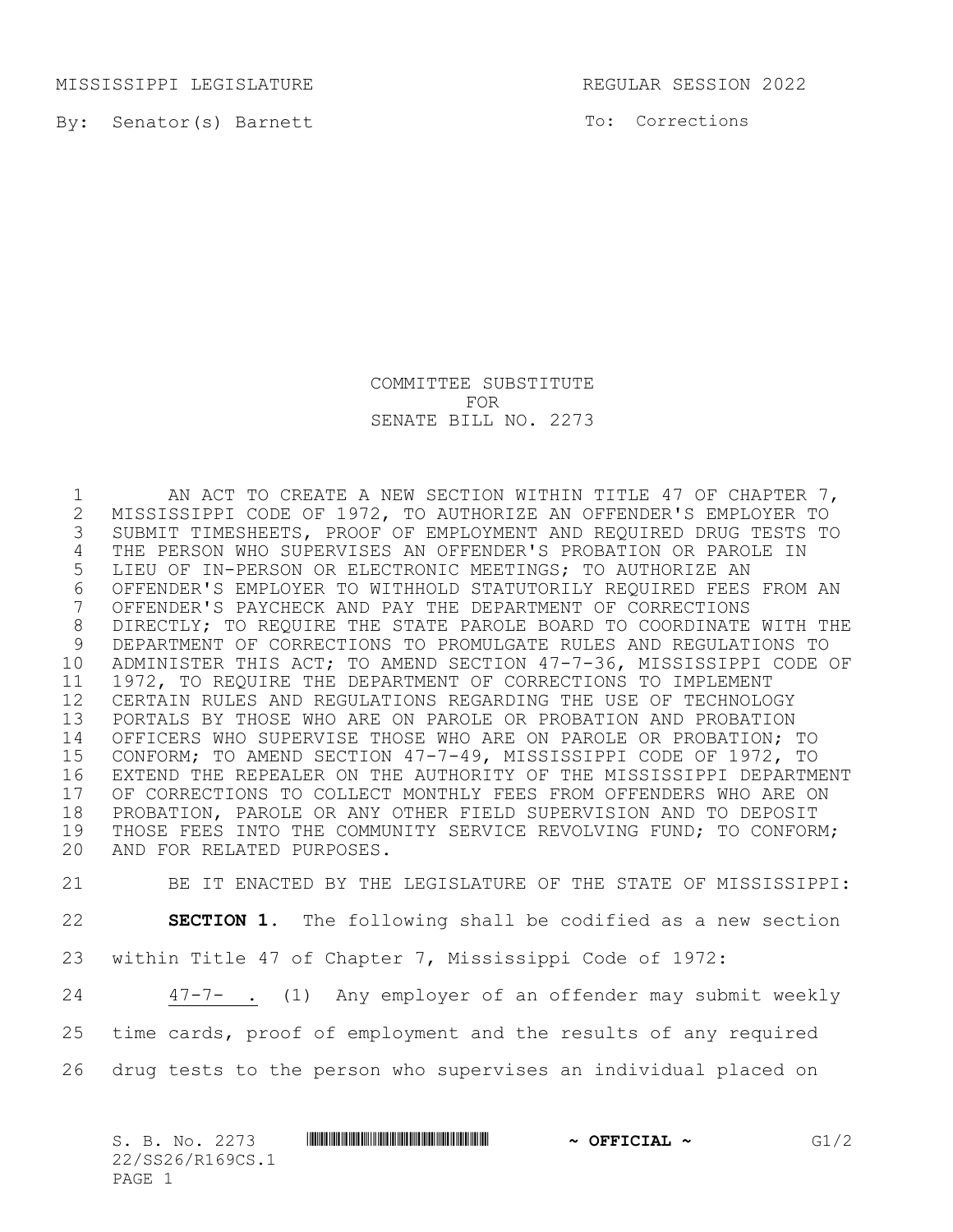parole by the Parole Board or placed on probation by the court in lieu of the meeting requirement described in Section 47-7-36.

 (2) Any employer may withhold an amount from an offender's paycheck sufficient to cover the fees described in Section 47-7-49 and pay the amount to the department monthly.

 (3) This section shall not apply to offenders who are self-employed.

 (4) The board shall coordinate with the department to promulgate rules and regulations to administer this act.

 **SECTION 2.** Section 47-7-36, Mississippi Code of 1972, is amended as follows:

 47-7-36. (1) Any person who supervises an individual placed on parole by the Parole Board or placed on probation by the court shall set the times and locations for meetings that are required for parole or probation at such times and locations that are reasonably designed to accommodate the work schedule of an individual on parole or probation who is employed by another person or entity.

 (2) To effectuate the provisions of this section, the parole officer or probation officer may utilize technology portals such as Skype, FaceTime or Google video chat, or any other technology portal that allows communication between the individual on parole 49 or probation and the parole or probation officer, as applicable, to occur simultaneously in real time by voice and video in lieu of requiring a face-to-face in person meeting of such individual and

S. B. No. 2273 **. WILL AND ALL AND A SEPT CIAL ~** 22/SS26/R169CS.1 PAGE 2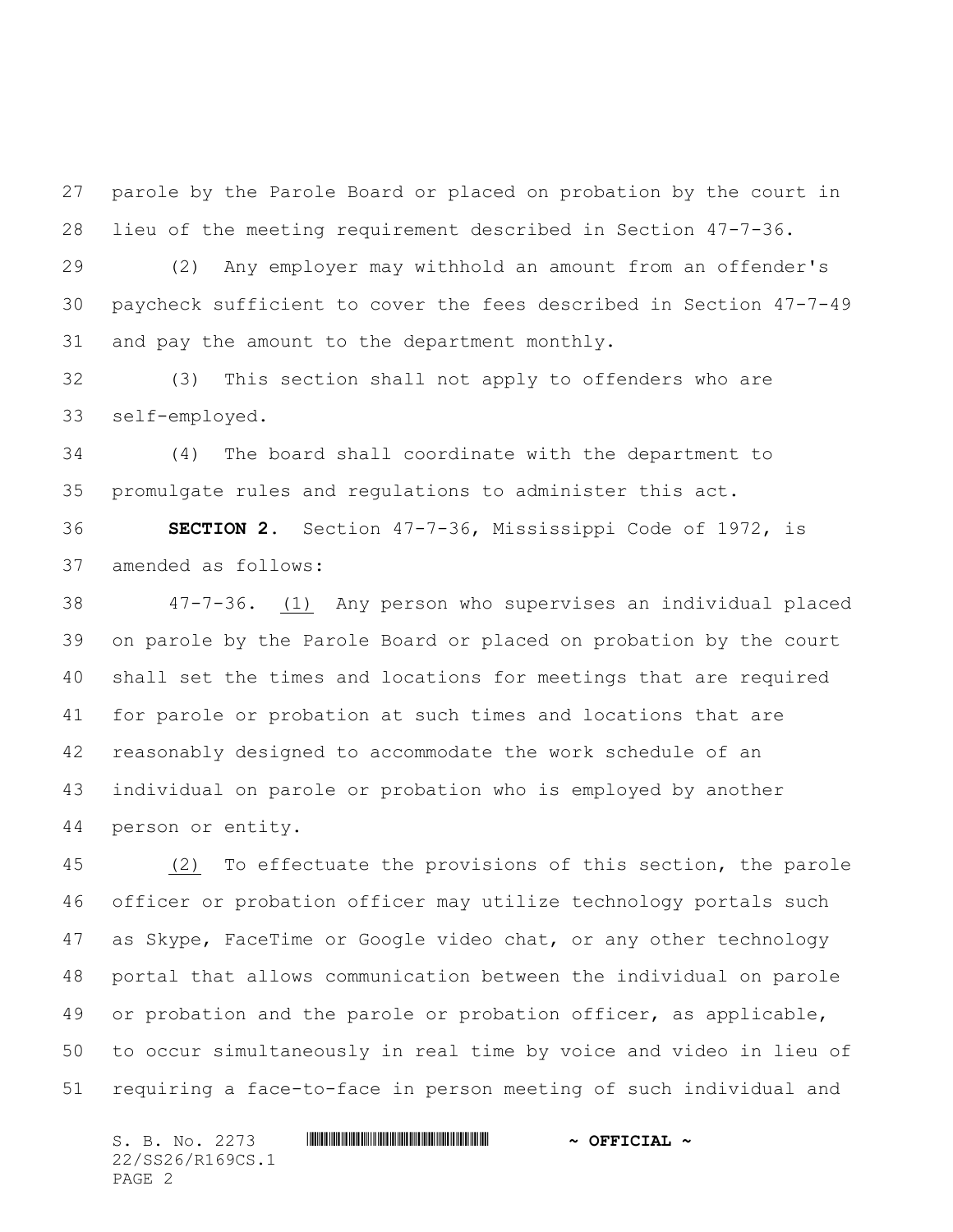the parole or probation officer, as applicable. For individuals who are self-employed, the provisions of this **\* \* \*** subsection shall only apply with the agreement of their supervising parole or probation officer.

 (3) The Department of Corrections shall promulgate rules and regulations to implement the provisions of this section. The rules and regulations promulgated by the department shall include, but are not limited to, minimum standards and guidelines for the authorized technology and how it may be used as well as standards for determining the eligibility and suitability of an individual on parole or probation to meet his or her reporting requirements through the use of such technology. The eligibility and 64 suitability standards shall include consideration of the severity of the individual's underlying criminal conviction and such individual's criminal history, supervision level, and past supervision history. (4) This section shall not apply to offenders whose employers comply with the requirements of Section 1(1) of this act. **SECTION 3.** Section 47-7-49, Mississippi Code of 1972, is amended as follows: 47-7-49. (1) Any offender on probation, parole, earned-release supervision, post-release supervision, earned probation or any other offender under the field supervision of the Community Services Division of the department shall pay to the

S. B. No. 2273 **. WILL AND ALL AND A SEPT CIAL ~** 22/SS26/R169CS.1 PAGE 3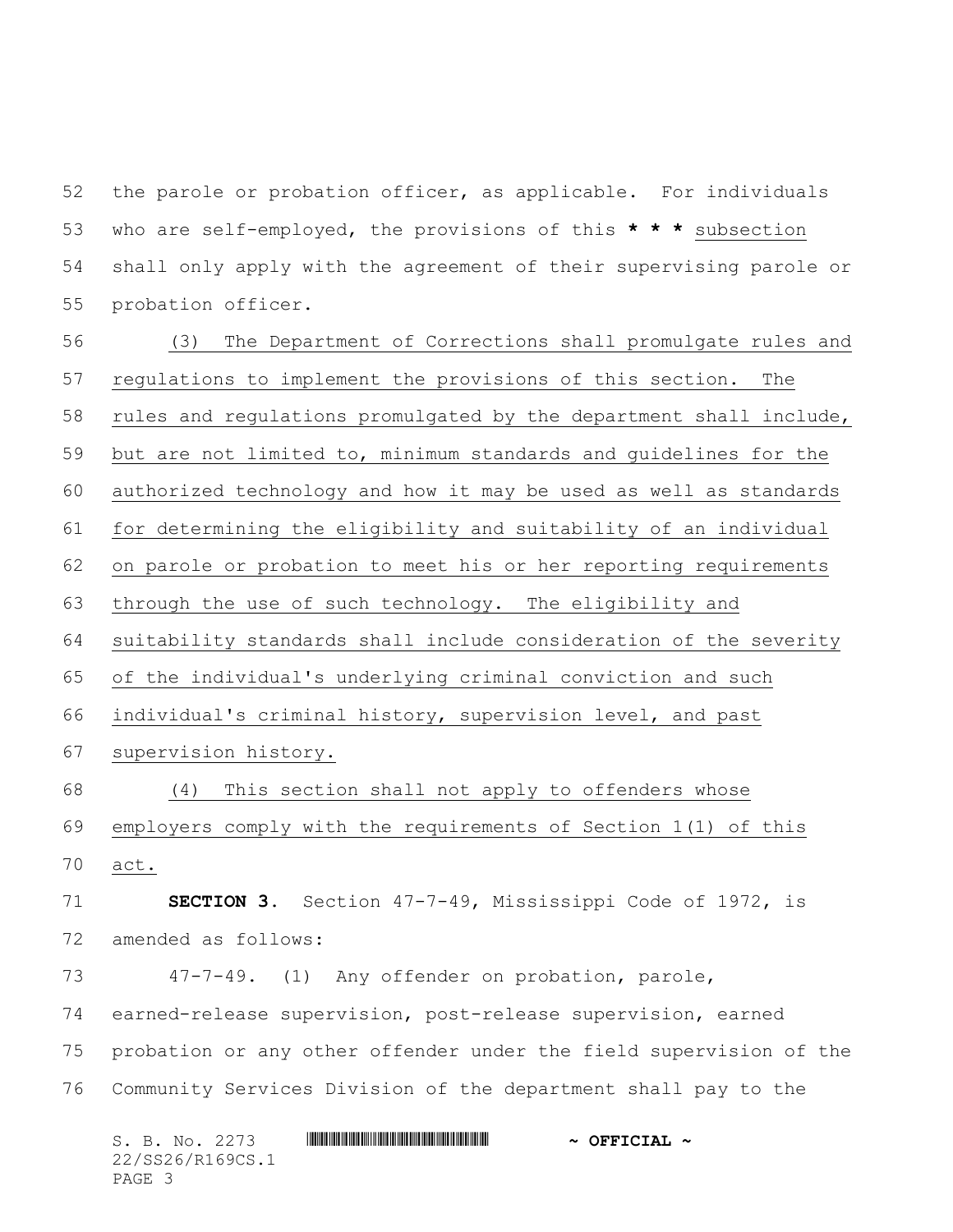department the sum of Fifty-five Dollars (\$55.00) per month by certified check or money order unless a hardship waiver is granted. An offender shall make the initial payment within sixty (60) days after being released from imprisonment unless a hardship waiver is granted. A hardship waiver may be granted by the sentencing court or the Department of Corrections. A hardship waiver may not be granted for a period of time exceeding ninety (90) days. The commissioner or his designee shall deposit Fifty Dollars (\$50.00) of each payment received into a special fund in the State Treasury, which is hereby created, to be known as the Community Service Revolving Fund. Expenditures from this fund shall be made for: (a) the establishment of restitution and satellite centers; and (b) the establishment, administration and operation of the department's Drug Identification Program and the intensive and field supervision program. The Fifty Dollars (\$50.00) may be used for salaries and to purchase equipment, supplies and vehicles to be used by the Community Services Division in the performance of its duties. Expenditures for the purposes established in this section may be made from the fund upon requisition by the commissioner, or his designee.

97 Of the remaining amount, Three Dollars (\$3.00) of each payment shall be deposited into the Crime Victims' Compensation Fund created in Section 99-41-29, and Two Dollars (\$2.00) shall be deposited into the Training Revolving Fund created pursuant to Section 47-7-51. When a person is convicted of a felony in this

S. B. No. 2273 **. WILL AND ALL AND A SEPT CIAL ~** 22/SS26/R169CS.1 PAGE 4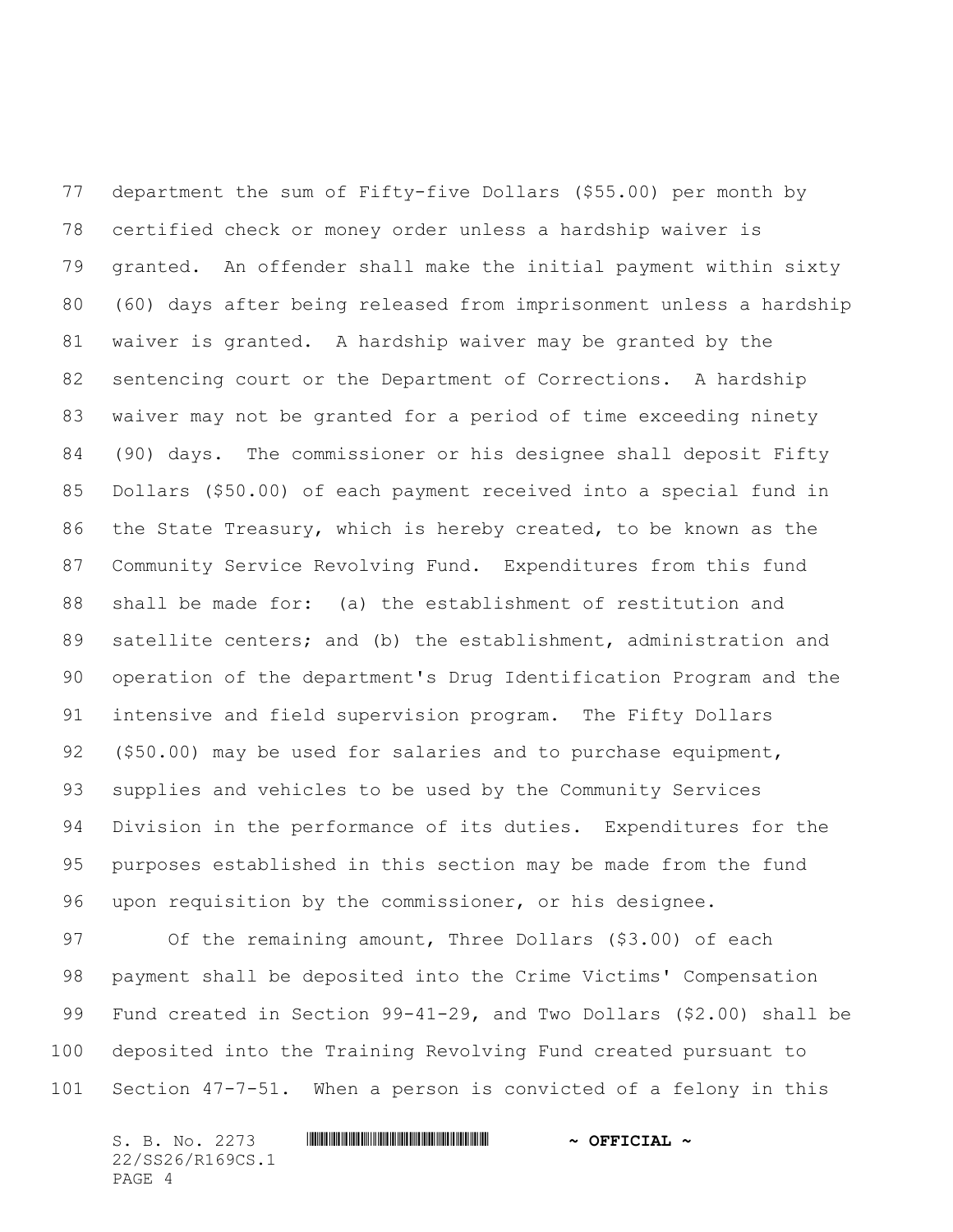state, in addition to any other sentence it may impose, the court may, in its discretion, order the offender to pay a state assessment not to exceed the greater of One Thousand Dollars (\$1,000.00) or the maximum fine that may be imposed for the offense, into the Crime Victims' Compensation Fund created pursuant to Section 99-41-29.

 Any federal funds made available to the department for training or for training facilities, equipment or services shall be deposited into the Correctional Training Revolving Fund created in Section 47-7-51. The funds deposited in this account shall be used to support an expansion of the department's training program to include the renovation of facilities for training purposes, purchase of equipment and contracting of training services with community colleges in the state.

 No offender shall be required to make this payment for a period of time longer than ten (10) years.

 (2) The offender may be imprisoned until the payments are made if the offender is financially able to make the payments and 120 the court in the county where the offender resides so finds, subject to the limitations hereinafter set out. The offender shall not be imprisoned if the offender is financially unable to make the payments and so states to the court in writing, under oath, and the court so finds.

S. B. No. 2273 \*SS26/R169CS.1\* **~ OFFICIAL ~** 22/SS26/R169CS.1 PAGE 5